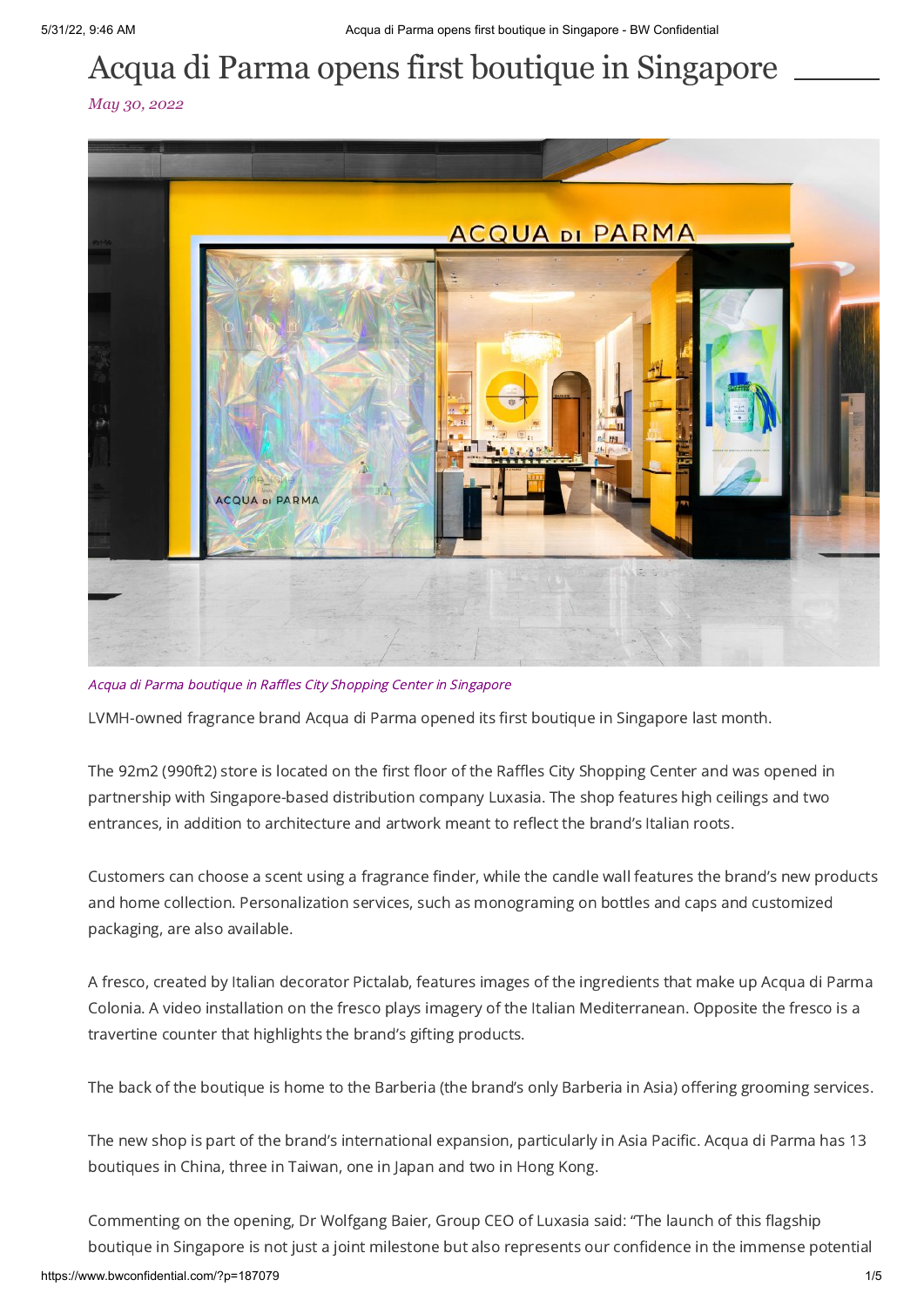of luxury & niche fragrances in Asia Pacific. "



Acqua di Parma boutique in Raffles City Shopping Center in Singapore



Acqua di Parma boutique in Raffles City Shopping Center in Singapore